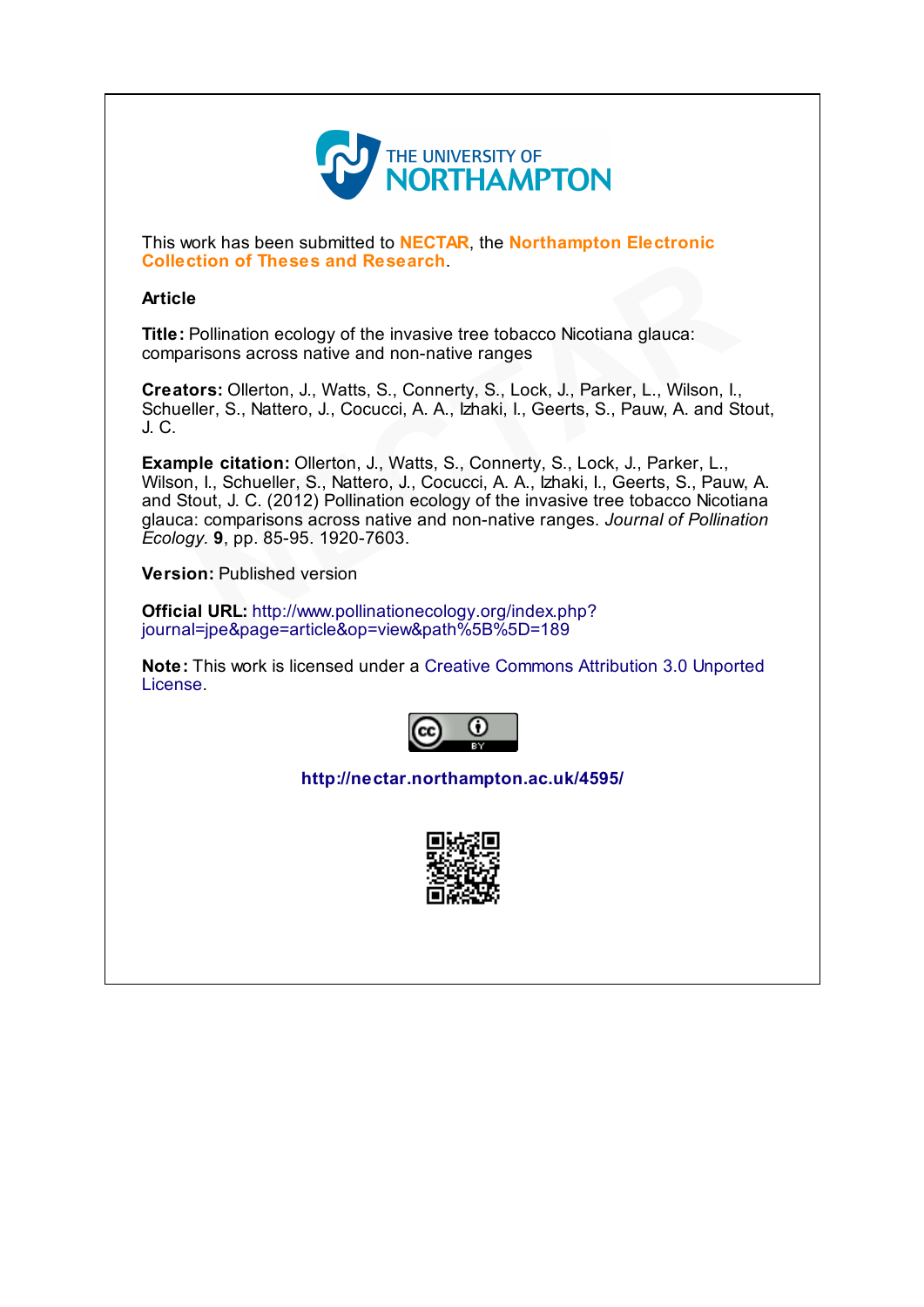# POLLINATION ECOLOGY OF THE INVASIVE TREE TOBACCO *NICOTIANA GLAUCA*: COMPARISONS ACROSS NATIVE AND NON-NATIVE RANGES

Jeff Ollerton<sup>1\*</sup>, Stella Watts<sup>1,7</sup>, Shawn Connerty<sup>1</sup>, Julia Lock<sup>1</sup>, Leah Parker<sup>1</sup>, Ian Wilson<sup>1</sup>, Sheila K. Schueller<sup>2</sup>, Julieta Nattero<sup>3,8</sup>, Andrea A. Cocucci<sup>3</sup>, Ido Izhaki<sup>4</sup>, Sjirk Geerts<sup>5,9</sup>, Anton Pauw<sup>5</sup> and Jane C. Stout<sup>6</sup>

*1 Landscape and Biodiversity Research Group, School of Science and Technology, University of Northampton, Avenue Campus, Northampton, NN2 6JD, UK.* 

*2 School of Natural Resources and Environment, University of Michigan 440 Church Street Ann Arbor, MI 48109-1115, USA.* 

*3 Instituto Multidisciplinario de Biología Vegetal (IMBIV). Conicet-Universidad Nacional de Córdoba. Casilla de Correo 495. 5000, Córdoba. Argentina.* 

*<sup>4</sup>Department of Evolutionary and Environmental Biology, Faculty of Science and Science Education, University of Haifa, 31905 Haifa, Israel. <sup>5</sup>Dept of Botany and Zoology, Stellenbosch Univ., Private Bag X1, Matieland, 7602, South Africa.* 

<sup>6</sup>Trinity Centre for Biodiversity Research and School of Natural Sciences, Trinity College Dublin, Dublin 2, Republic of Ireland.

<sup>7</sup> Current address: Laboratory of Pollination Ecology, Institute of Evolution, University of Haifa, Haifa 31905, Israel.

*8 Current address: Cátedra de Introducción a la Biología, Facultad de Ciencias Exactas, Físicas y Naturales, Universidad Nacional de Córdoba. X5000JJC, Córdoba, Argentina.* 

*9 Current Address: South African National Biodiversity Institute, Kirstenbosch National Botanical Gardens, Claremont, South Africa* 

Abstract—Interactions with pollinators are thought to play a significant role in determining whether plant species become invasive, and ecologically generalised species are predicted to be more likely to invade than more specialised species. Using published and unpublished data we assessed the floral biology and pollination ecology of the South American native Nicotiana glauca (Solanaceae) which has become a significant invasive of semi-arid parts of the world. In regions where specialised bird pollinators are available, for example hummingbirds in California and sunbirds in South Africa and Israel, N. glauca interacts with these local pollinators and sets seed by both outcrossing and selfing. In areas where there are no such birds, such as the Canary Islands and Greece, abundant viable seed is set by selfing, facilitated by the shorter stigma-anther distance compared to plants in native populations. Surprisingly, in these areas without pollinating birds, the considerable nectar resources are only rarely exploited by other flower visitors such as bees or butterflies, either legitimately or by nectar robbing. We conclude that Nicotiana glauca is a successful invasive species outside of its native range, despite its functionally specialised hummingbird pollination system, because it has evolved to become more frequently self pollinating in areas where it is introduced. Its invasion success is not predictable from what is known of its interactions with pollinators in its home range.

*Key words: Argentina, California, Canary Islands, Greece, hummingbird, invasive species, Israel, mutualism, Peru, pollination, Solanaceae, South Africa, sunbird*

#### **INTRODUCTION**

Plant-flower visitor relationships evolve and are maintained within a fluctuating ecological context in which populations of pollinating, pollen collecting and nectar robbing animals can change significantly from year to year (e.g. Herrera 1988; Fishbein & Venable 1996; Ollerton 1996; Lamborn & Ollerton 2000; Alarcón et al. 2008). This is particularly relevant to introduced invasive plant species which lack ecological or functional pollinator specificity and are therefore ecological generalists (sensu Waser et al. 1996; Fenster et al. 2004; Ollerton et al. 2007). Such plants can form relationships with pollinators and maintain viable populations following human dispersal

beyond their native range, negatively affecting local habitats by monopolising space and soil resources, and in the process out-competing native species (Theoharides & Dukes 2007).

Invasive plants have also been shown to have more subtle, but still potentially important, detrimental effects on the native flora by becoming integrated into local pollination interaction webs (sensu Memmott & Waser 2002; Vilá et al. 2009; Padrón et al. 2009) and influencing patterns of flower visitation and pollen flow, resulting in lower seed set and quality, and reduced pollinator abundance (Chittka & Schürkens 2001; Schürkens & Chittka 2001; Moragues & Traveset 2005; Traveset & Richardson 2006; Bjerknes et al. 2007; Aizen et al. 2008; Morales & Traveset 2009; Stout & Morales 2009). Other studies, however, have found no negative effects (e.g. Aigner 2004) indicating that the outcomes of such indirect interactions are likely to be species and/or community specific (Moragues & Traveset

Received 12 September 2011, accepted 21 August 2012

<sup>\*</sup>Corresponding author: jeff.ollerton@northampton.ac.uk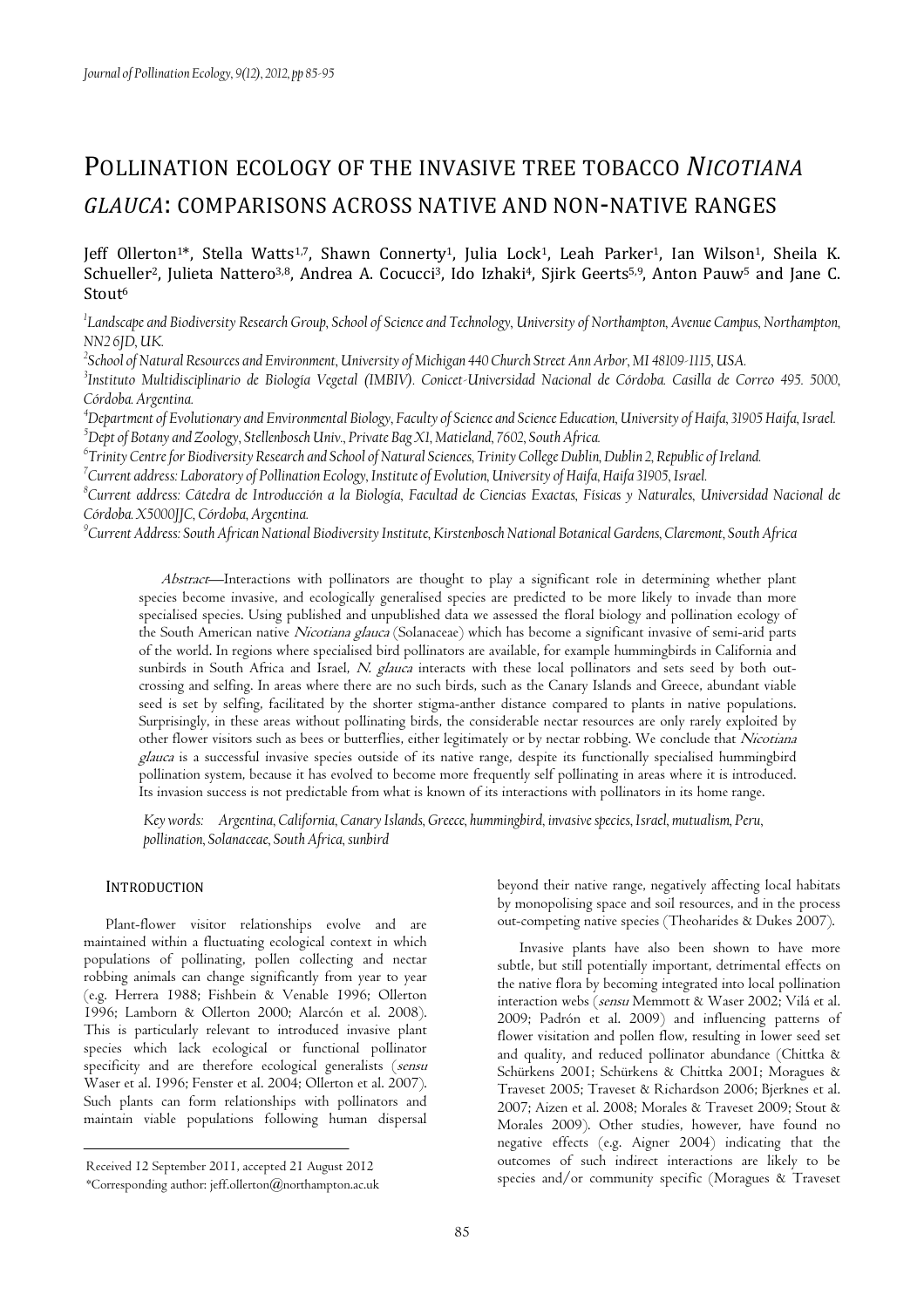86 OLLERTON ET AL. J Poll Ecol 9(12)

2005) and also to depend on intensity of invasion (Dietzsch et al. 2011) and spatial scale (Cariveau & Norton 2009). It is therefore important for us to understand why some plant species are more likely than others to become a threat to local plants, and particularly whether such plants can be predicted from their floral traits (Rodger et al. 2010, though see the recent exchange of views in Trends in Ecology and Evolution stimulated by Thompson & Davis 2011). For example, Chittka & Schürkens' (2001) study suggests that introduced plants with very high rates of nectar production may draw pollinators away from native plants, reducing their reproductive success. High rates of nectar production may therefore be a predictive trait for such negative indirect effects (although see Nienhuis et al. 2009).

Other than self-pollinating species, plants with ecologically generalized pollination systems, which can attract, reward and therefore utilise a wide range of pollinators, have been considered the most probable invasive species (Baker 1974; Richardson et al. 2000; Olesen et al. 2002; Vilá et al. 2009). Such plants are theoretically more likely to co-opt native or introduced flower visitors as pollinators, ensuring their reproductive success and subsequent invasiveness, and there is growing evidence that this is the case (e.g. Forster 1994; Stout 2007; Bartomeus et al. 2008; Vilá et al. 2009; Harmon-Threatt et al. 2009). Nevertheless more studies are required to test the generality of this idea. In particular we should compare the pollination ecologies of invasive plants within their normal distributional range and within the areas of invasion. The only such published study that we know to exist is of Rhododendron ponticum (Stout et al. 2006, though see Rodger et al. 2010) and this is a gap in the knowledge of the ecology of invasive species generally (Tillberg et al. 2007).

This paper focuses on the invasive tree tobacco Nicotiana glauca Graham (Solanaceae), a native of central and north west Argentina and Bolivia (Goodspeed 1954) which has been widely introduced to the subtropics as a garden ornamental, only to escape and densely colonise native habitats across the globe, including other parts of South America (Moraes et al. 2009; Cocucci, Watts, pers obs.); Australia (Florentine & Westbrook 2005; Florentine et al 2006); California (Schueller 2004); Hawaii (Izhaki, pers. obs.); the north and east Mediterranean region (Tadmor-Melamed et al. 2004, Bogdanović et al. 2006) including Israel where N. glauca was first observed in 1890 (Bornmuller 1898); Mexico (Hernández, 1981); North Africa (Ollerton., pers. obs.); Southern Africa (Geerts & Pauw 2009; Henderson 1991; R. Raguso, pers comm.); and the Canary Islands (Kunkel 1976; Ollerton pers. obs.; Stout pers. obs.). The species is listed in the Global Invasive Species Database (http://www.issg.org/ase/welcome/), and a number of regional organisations consider it invasive, for example in Hawai'i (http://www.hear.org/pier/species/ nicotiana glauca.htm), Europe (http://www.europealiens.org/index.jsp) and South Africa (http://www. agis.agric.za).

In its native range, N. glauca is strictly hummingbird pollinated (Nattero & Cocucci 2007) although bees and other insects may pierce the base of the corolla tube to rob nectar. Our study therefore addresses the following two questions:

(1) Is N. glauca, with its apparently functionally specialised pollination system and abundant nectar resources, pollinated by functionally equivalent pollinators (i.e. flowerfeeding birds) throughout its native and non-native range?

(2) Are these interactions with local pollinators (i.e. integration into the local pollination web) a prerequisite for reproductive success in this highly invasive species?

#### DATA COLLECTION AND SYNTHESIS

We have synthesised published and unpublished data from studies of the species in north western Argentina and Bolivia (Nattero & Cocucci 2007, Nattero et al. 2010, and unpublished data), where the species is native, with research from areas where the species is introduced, including South America (Peru – Watts unpublished data); other populations of Argentina outside the native range (Nattero & Cocucci 2007 and unpublished data); North America (México – Hernández 1981; California – Schueller 2004 and 2007 and unpublished data); and the Old World, including Tenerife (Ollerton et al. unpublished data), Gran Canaria (Stout unpublished data), Greece (Schueller 2002 and unpublished data) and Crete (Ollerton unpublished data); Israel (Tadmor-Melamed 2004; Tadmor-Melamed et al. 2004; Izhaki unpublished data); and South Africa (Skead 1967; Knuth 1898-1905; Marloth 1901; Geerts & Pauw 2009 and unpublished data).

The methods for the published data collection can be found in the relevant papers; methods for the unpublished data are summarised only briefly and more details can be obtained via the corresponding author. Measurements of floral traits, including nectar production, followed standard protocols (Kearns & Inouye 1993; Dafni et al. 2005). Unless otherwise stated, the authors cited above were responsible for the data collected in specific geographical regions. Data were analysed using SPSS 17.0: all data fulfilled assumptions of normality (one-sample Kolmogorov-Smirnov Test) and mean values are presented as  $\pm$  SD unless otherwise stated.

## DISTRIBUTION, REPRODUCTION AND ABUNDANCE OF *NICOTIANA GLAUCA*

Within its native range N. glauca is an occasional plant of dry, naturally and anthropogenically disturbed areas such as river banks, track sides and abandoned quarries. It is found mainly in semi-arid environments from low to high altitudes (0-3500 m), but never at wet localities. The plant is rarely abundant and is mainly found as scattered, usually multi-stemmed individuals, though stem densities on anthropogenically disturbed sites can range from 3.0 to 12.5 m-2 (Nattero & Cocucci 2007). Mean population fruit set per plant ranges from about 28.0% to 67.0% (grand mean  $= 42.4 \pm 13.1\%$  - Table 1).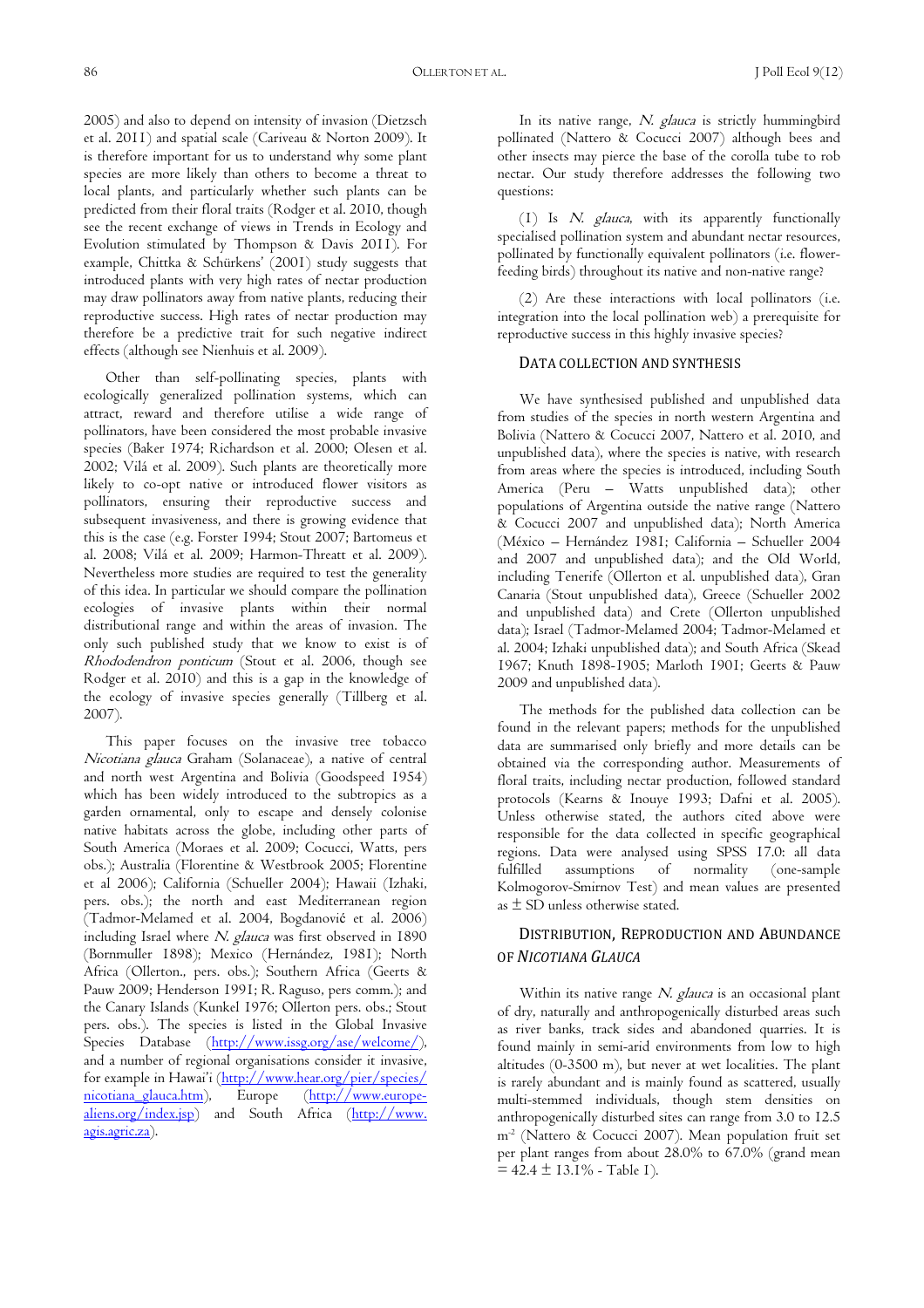TABLE 1: Reproductive output and mean stigma-anther distances of populations of Nicotiana glauca. Stigma-anther distances were measured to the nearest 0.1 mm using a digital calliper. Sample sizes vary considerably and are available from the corresponding author on request. All means are  $\pm$ SD. Status:  $N =$  Native, I = Introduced

| Region                                                                                     | Locality                                                | Status | Mean fruit set (%)                      | Mean<br>minimum<br>stigma-anther<br>distance (mm) |
|--------------------------------------------------------------------------------------------|---------------------------------------------------------|--------|-----------------------------------------|---------------------------------------------------|
| Argentina and Bolivia<br>(Nattero and Cocucci<br>2007, Nattero et al.<br>unpublished data) | Tupiza                                                  | N      | $36 \pm 25$                             | $2.2 \pm 0.8$                                     |
|                                                                                            | Cuesta de Miranda                                       | N      | $39 \pm 16$                             | $1.2 \pm 0.6$                                     |
|                                                                                            | Cochabamba                                              | N      | $32 \pm 14$                             | $3.0 \pm 0.8$                                     |
|                                                                                            | Dique Los Sauces                                        | N      | $28 \pm 17$                             | $2.6 \pm 0.8$                                     |
|                                                                                            | Potosí                                                  | N      | $47 \pm 10$                             | $3.6 \pm 1.1$                                     |
|                                                                                            | Sa naga sta                                             | N      | $48 \pm 26$                             | $1.3 \pm 0.8$                                     |
|                                                                                            | Sucre                                                   | N      | $67 \pm 16$                             | $2.6 \pm 1.5$                                     |
|                                                                                            | Paraná                                                  | I      | $67 \pm 7$                              | $2.5 \pm 0.9$                                     |
|                                                                                            | Costa Azul                                              | I      | $41 \pm 18$                             | $1.2 \pm 0.6$                                     |
|                                                                                            | Bella Vista                                             | I      | $56 \pm 8$                              | $1.2 \pm 0.8$                                     |
| Peru                                                                                       | Urubamba                                                | T      |                                         | $1.7 \pm 0.4$                                     |
| (Watts, unpublished data)                                                                  |                                                         |        |                                         |                                                   |
| California<br>(Schueller 2004)                                                             | Santa Cruz Island                                       | I      | $41 \pm 49$                             | $1.6 \pm 0.3$                                     |
|                                                                                            | Santa Catalina Island                                   | Ι      | $75 \pm 20$                             | $1.8 \pm 0.2$                                     |
|                                                                                            | Sedgwick Reserve                                        | I      | $26 \pm 44$                             | $1.9 \pm 0.5$                                     |
|                                                                                            | Starr Ranch                                             | I      | $70 \pm 46$                             | $2.1 \pm 0.2$                                     |
| Israel                                                                                     | Jezreel Valley                                          | T      | $55 \pm 8$                              | $1.8 \pm 0.7$                                     |
| (Izhaki, unpublished data)                                                                 |                                                         |        |                                         |                                                   |
| Tenerife<br>(Ollerton et al.,<br>unpublished data)                                         | South West                                              | Ι      | $80 \pm 21$                             | $1.4 \pm 0.4$                                     |
| Greece                                                                                     | Athens                                                  | Ι      | Data un-quantified,                     | $1.5 \pm 0.5$                                     |
| (Schueller, 2002 and<br>unpublished data)                                                  | (Ano Illioupolis)                                       |        | but fruit set high<br>and seeds viable. |                                                   |
|                                                                                            | South-central Peloponese<br>(Gerolimenas and<br>Gythio) | Ι      | ditto                                   | $1.6 \pm 0.3$                                     |
|                                                                                            | Crete, Agia Galini                                      | Ι      | ditto                                   | $1.4 \pm 0.9$                                     |
|                                                                                            | Crete, Tympaki                                          | I      | ditto                                   | $1.9 \pm 0.5$                                     |
| Ollerton<br>(unpublished data)                                                             | Crete, Agios Nikolaos                                   | I      | $42 \pm 23$                             | $1.1 \pm 0.2$                                     |
| South Africa<br>(Geerts and Pauw                                                           | Buffelsrivier                                           | I      | $61 \pm 10$                             | $1.4 \pm 0.3$                                     |
| unpublished data)                                                                          | Leipoldtville                                           | I      | $74 \pm 9$                              |                                                   |

In its non-native range N. glauca is a conspicuous, profusely blooming invasive species growing predominantly along roadsides and on disturbed land in semi-arid regions.

It can be extremely abundant; for example, in Tenerife we have recorded stem densities of 0.7  $\pm$  0.3 m<sup>-2</sup>, covering hundreds of square metres, and in an extensive population in South Africa (Buffelsrivier) we recorded stem densities of 2.0  $\pm$  0.4 m<sup>-2</sup>. Similarly, in Israel it forms relatively dense scrub in both mesic and semi-arid regions. These high densities are achieved mainly from seed production; there is no clonal growth, though broken stems can re-sprout and there may be some rooting from horizontal branches in contact with the soil.

Fruit set in populations can be high (Table 1) and each fruit contains hundreds of tiny, dry seeds with viabilities of about 90% (Table 2). Seedlings are common in non-native populations.

### THE FLORAL BIOLOGY OF *N. GLAUCA*

Within its native range, the flowers of N. glauca are typically yellow and tubular, ranging from on average 32.0  $\pm$ 2.2 mm to 41.9  $\pm$  4.9 mm in length (n = 6 populations – see Nattero et al. 2009). The mouth of the corolla is green when the flower first opens, but changes to yellow over several days, until the flower is a single hue (Fig. 1). In scattered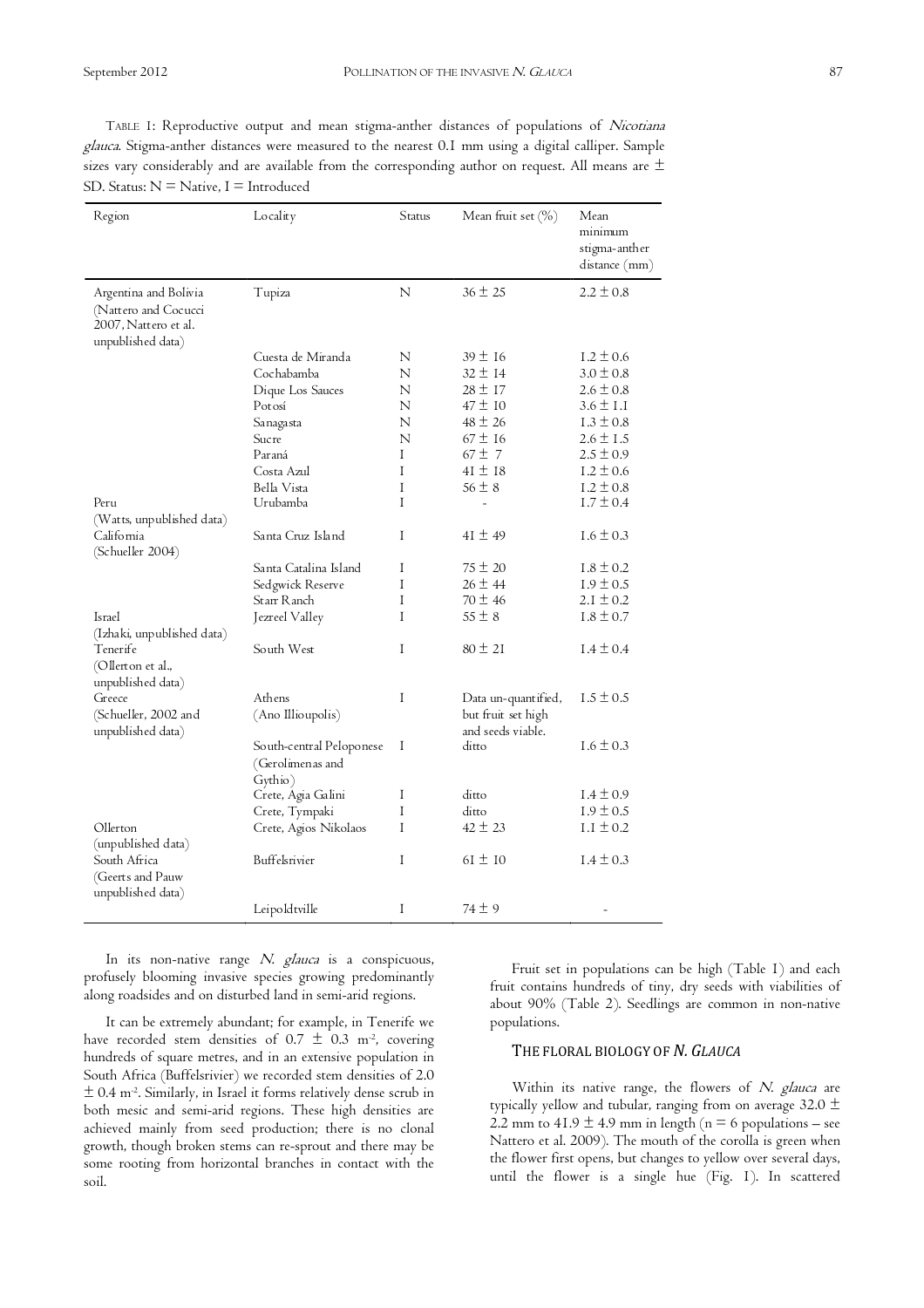| Region       | Mean seeds per fruit $\pm$ SD | Number of fruit scored | Seed viability $(\% )$ | Number of seeds |  |
|--------------|-------------------------------|------------------------|------------------------|-----------------|--|
| Israel       | $1122.7 \pm 655.8$            |                        | $92.7 \pm 5.2\%$       | 250             |  |
| California   | $655 \pm 247$                 | 16                     |                        | -               |  |
| South Africa | $1435.8 \pm 1063.6$           |                        | $87.5\% \pm 10.6\%$    | 200             |  |
| Tenerife     | $\overline{\phantom{0}}$      |                        | $85.5 \pm 6.4\%$       | 200             |  |

TABLE 2. Seed production and viability in introduced population of Nicotiana glauca. Seed germination was assessed by sowing 20 or 25 (in Israel) seeds on damp filter paper in each of 10 Petri dishes.



FIGURE 1: Stages of flower development in Nicotiana glauca. From left to right: closed late stage bud; newly opened flower; older flower showing colour change of mouth of corolla tube from green to yellow. Photograph by Jeff Ollerton in an invasive population on Tenerife.

populations of northwest Argentina, a flower colour polymorphism is present which includes dark red, reddish yellow and yellow morphs.

All non-native populations studied to date possess only the typical yellow flower colour variant which may reflect the introduction of a limited set of genotypes into the alien range (Fig. 1). Corolla length also tends to be shorter in non-native populations than the maximum observed in native populations (up to 57 mm); for example, flowers on Tenerife are on average  $37.6 \pm 1.7$  mm in length (n = 21 flowers from 5 plants); South Africa (Buffelsrivier) =  $33.7$  $\pm$  0.5 mm (n = 10 flowers on each of 16 plants); California  $= 35.5 \pm 1.8$  mm (n = 10 flowers per plant on 85 plants across 4 sites) though island populations (more recently colonized and containing shorter billed hummingbird visitors) have slightly shorter corollas than the mainland plants (Schueller 2007); northern Israel =  $34.8 \pm 2.0$  mm (n = 10 flowers on each of 10 plants); Peru =  $33.3 \pm 1.5$ mm ( $n = 10$  flowers on each of 4 plants); finally, Greek populations have the shortest recorded corolla lengths with an average of  $31.8 \pm 2.5$  mm (n = 95 flowers on 9 plants).

Nectar is abundantly produced and of moderate sugar concentration in both native and introduced populations (Table 3). Sugar composition has been analysed as 48.6%: 38.9%: 13.2% (sucrose: fructose: glucose, Galetto & Bernardello 1993b). Data from non-native populations were obtained using a variety of protocols, e.g. bagged for various periods versus standing crop from open flowers, at various times of the day, making direct comparisons problematic. But they largely agree with the results from the native populations in that they show that N. glauca flowers produce moderate to substantial quantities of moderately concentrated nectar (Table 3). A daily rhythm of nectar volume was detected in some populations but this varied. In Israel the lowest volumes were found in the morning and rose in the afternoon, whilst in Gran Canaria the peak was at midday. Perhaps more expected for a bird pollinated plant is the observation of peak nectar volumes in the early morning in a population in South Africa (Table 3).

Although, as we mentioned, the nectar data have been collected using a range of protocols and are therefore not directly comparable, nonetheless these results emphasise our main point that N. glauca produces abundant nectar in all populations, even those that are predominantly selfing (see below).

The population mean minimum stigma-anther (S-A) distance is a measure of the average ability of flowers to autogamously self pollinate (e.g. Armbruster 1988). In N. glauca in California, island populations have shorter S-A distances than mainland populations. This is probably a result of the initial colonising plants being predominantly selfing rather than a result of natural selection favouring self pollinating genotypes, as the island populations (contrary to expectation) did not experience lower pollinator visitation rates compared to mainland populations (Schueller 2004). However, S-A distances vary greatly among populations (Table 1) and there is a trend of smaller S-A distances when one compares native populations, with non-native populations where specialised bird pollinators are present and populations with no pollinators (Fig. 3). The difference between mean S-A of plants in their native range  $(2.4 \pm 0.9)$ mm,  $n = 7$  populations) versus those from introduced populations where there are no pollinators ( $1.5 \pm 0.3$  mm, n  $= 6$  populations) is small in absolute terms (only 0.9 mm on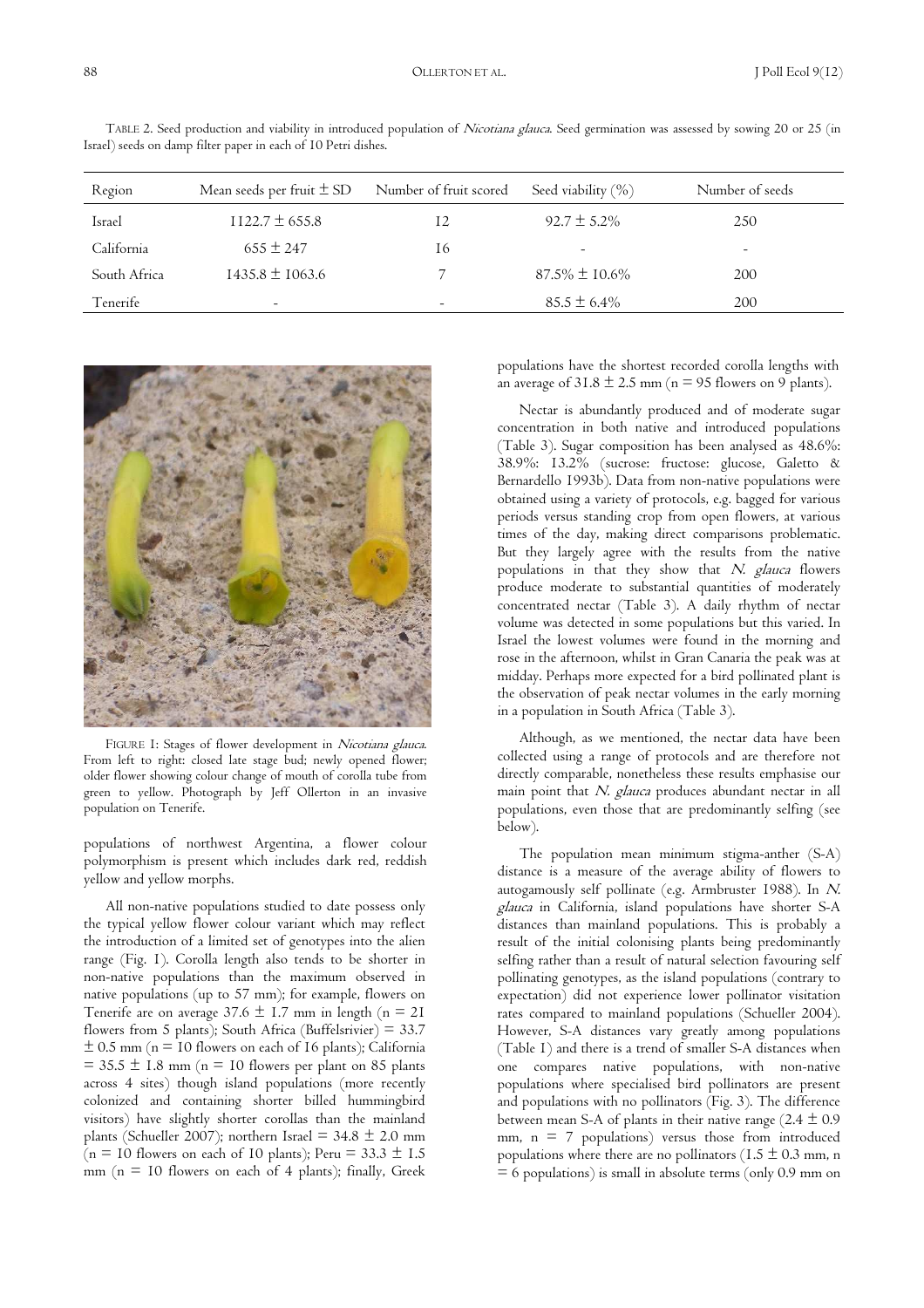|              | Status | Mean nectar volume $(\mu l)$                    | Mean nectar concentration $(\%)$                     | <b>Notes</b>                     |
|--------------|--------|-------------------------------------------------|------------------------------------------------------|----------------------------------|
| Argentina    | N      | $20.0 \pm 8.1$                                  | $25.2 \pm 3.7$                                       | Galetto & Bernardello (1993a)    |
| California   |        | $25.4 \pm 16.8$                                 | $25.1 \pm 6.0$                                       |                                  |
| Mexico       |        | $2.2 \pm 5.8$                                   | $36.0 \pm 1.7$                                       | Hernández (1981)                 |
| Peru         |        | $12.7 \pm 12.1$                                 | $20.2 \pm 5.8$                                       |                                  |
| South Africa |        | $15.5 \pm 14.4$<br>$2.8 \pm 4.7$                | $26.9 \pm 4.0$<br>$31.8 \pm 6.4$                     | at 08h30<br>at 14h30             |
| Tenerife     |        | $5.7 \pm 4.7$                                   | $26.8 \pm 7.4$                                       |                                  |
| Gran Canaria |        | $4.9 \pm 2.8$<br>$9.0 \pm 8.9$<br>$1.5 \pm 2.2$ | $34.4 \pm 8.4$<br>$44.0 \pm 14.6$<br>$27.1 \pm 27.6$ | at 09h45<br>at 12h00<br>at 15h45 |
| Greece       |        | $23.5 \pm 8.6$                                  |                                                      |                                  |
| Israel       |        | $5.7 \pm 3.4$<br>$9.8 \pm 3.8$                  | $20.4 \pm 1.0$<br>$19.9 \pm 3.7$                     | at 08h00<br>at 14h00             |

TABLE 3. Nectar production in flowers from native and introduced population of *Nicotiana glauca*. All means are  $\pm$  SD. Status: N = Native, I = Introduced. Unless otherwise cited, see text for details of authors responsible for data collection. Sample sizes, duration of bagging and times of collection vary considerably; details available from first author on request.

average). But in proportional terms this represents a decrease in stigma-anther distance of over one third from plants in the native ancestral range to the introduced invasive populations.

The small S-A distances of invasive compared to native populations may play a role in the ability of invasive populations to produce greater proportional fruit set (Table 1) as on average introduced populations have statistically significantly (at  $P = 0.06$ ) greater reproductive output than native populations [mean fruit set: Native =  $42.4 \pm 13.1\%$ (n = 7 populations); Introduced =  $57.3 \pm 16.9\%$  (n = 12 populations); independent samples t-test:  $t = -2.0$ ,  $df = 17$ ,  $P = 0.06$ . However, there is some geographical variation to this pattern; for example, self pollination in Israel is rare and occurs in only 6% of bagged Nicotiana glauca flowers (Tadmor-Melamed 2004), bagged flowers in a Mexican population studied by Hernández (1981) did not set fruit, whilst within California populations, mean fruit set of bagged flowers varied from 6 to 29% (Schueller 2004).

### FLOWER VISITORS TO *N. GLAUCA*

In its native range in South America, N. glauca is pollinated by several species of hummingbirds and nectar robbed by Xylocopa carpenter bees (Table 4). In addition, the hummingbird Chlorostilbon aureoventris behaved as a secondary nectar robber in a population from northern Argentina and as a legitimate pollinator in others (Table 4). None of these hummingbirds, nor the Xylocopa, are Nicotiana specialists: all visit the flowers of other plants for nectar.

Outside of its native range, two distinct patterns emerge, depending upon whether or not the populations establish within the range of specialist flower visiting birds. In

Argentina, Peru, the south western USA and Mexico, hummingbirds once again act as pollinators, with bees and flies also making occasional legitimate visits to flowers (Table 4). In addition, the flowers are nectar robbed by native bees, honeybees (Fig. 2), hoverflies (Syrphidae) and flower piercers of the genus Diglossa. In Israel, sunbirds (Nectarinia osea) are likely to be the main pollinators: 60% of their visits were legitimate, with nectar being accessed from the front of the flower; in the other 40% of visits the birds pierced the corolla base, and thus acted as nectar robbers. The Hummingbird hawkmoth nectar robbers. The Hummingbird hawkmoth (Macroglossum stellatarum) was also observed as an occasional legitimate visitor in Israel, with Xylocopa and also several species of ants acting as nectar robbers (Cohen et al., pers. obs.; see Table 4). In South Africa, three species of sunbirds, the Malachite sunbird (Nectarinia famosa), the Dusky sunbird (Cinnyris fuscus) and the Southern double-collared sunbird (C. chalybea) have been confirmed as pollinators (Geerts & Pauw 2009). The former species is the most effective and frequent pollinator, while the latter two species also rob during 7% and 61% of visits respectively. There are also records of flower visitation of honeyeaters for Australia but their role in pollination is not clear (Table 4).

In the northern Mediterranean and Tenerife, where there are no specialist flower visiting birds, flower visitors have never been observed in any populations, despite extensive observations (Table 4). For example, five contrasting populations in the arid south west of Tenerife were surveyed during peak N. glauca flowering in April 2006. These populations had different abundances and densities of plants, and ranged from suburban postdemolition sites to rural, goat-grazed habitats. Despite the presence in all of these habitats of potential flower visiting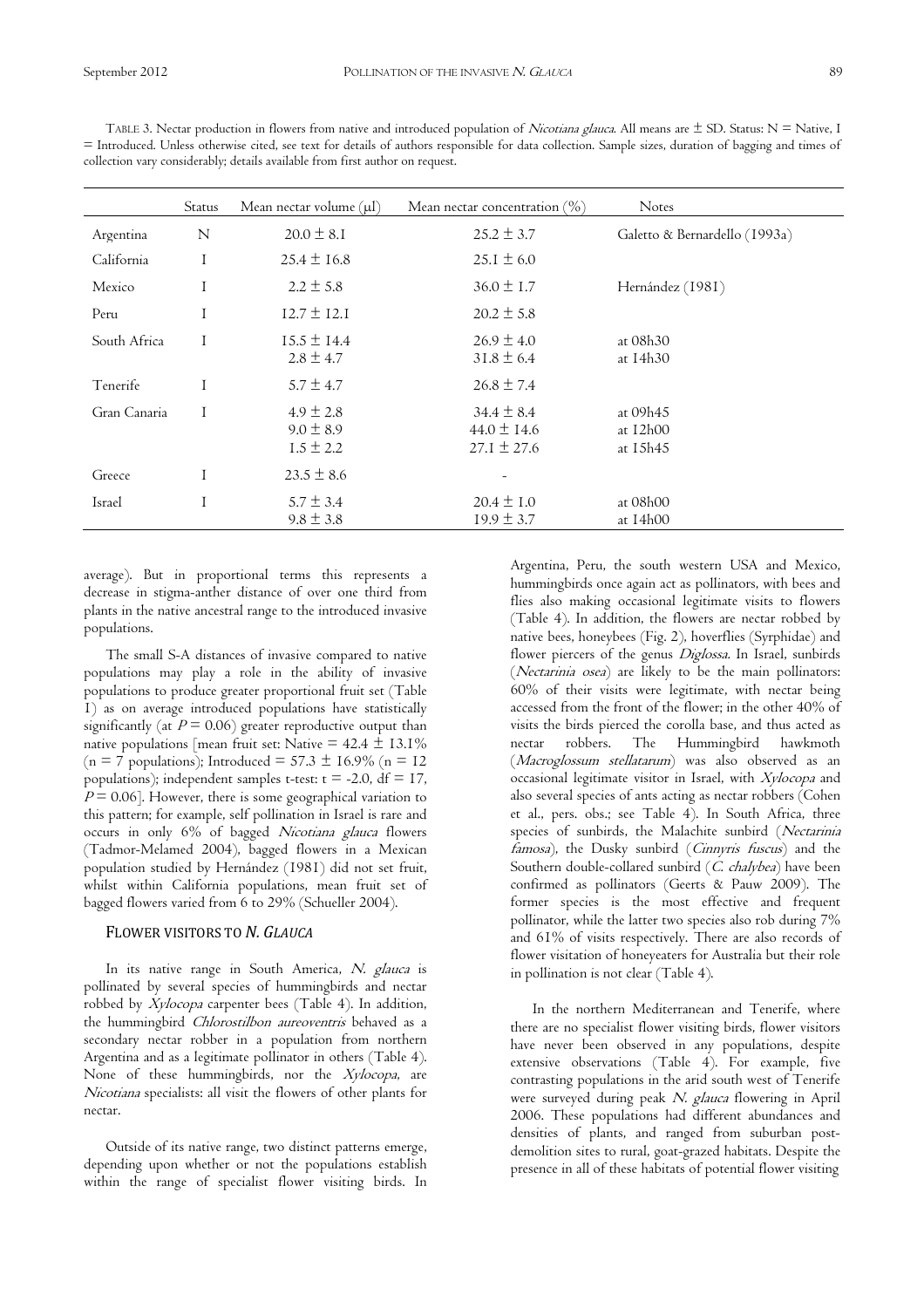Inouye 1993; Dafni et al. 2005) to 10 flowers on each of 4 trees on one evening. On the two subsequent evenings we checked for dye transfer to nearby flowers but none was observed. These results confirmed previous observations by Ollerton et al. in 2003, 2004 and 2005 that N. glauca flowers on Tenerife are rarely, if ever, visited by nectar-feeding animals. These results strongly suggest that Tenerife populations are wholly selfing. In contrast, observations in 2012 in Gran Canaria

revealed a range of insects and passerine birds visiting the flowers of N. glauca at one site (Table 4, Fig. 2). This is surprising given the observations made on the nearby island of Tenerife. However, it is worth noting that the winter of 2011-12 was one of the driest experienced by the Canary Islands since records began. Some plant species failed to flower and others flowered much later than usual, resulting in flowers being visited by insects that are not normally seen on them (Ollerton, unpublished data). It is possible that the Gran Canaria observations were of visitors utilising less favoured flowers as a nectar/water source.

### **DISCUSSION**

In its native range, Nicotiana glauca usually forms dense stands only in disturbed sites with recent soil exposure, for example dry river beds and road sides (Nattero & Cocucci 2007). Outside of its native range N. glauca is clearly a successful invasive weed of disturbed areas where it forms dense, monodominant colonies because of the high rate of fruit and seed set, the viability of seeds and the frequent recruitment of seedlings into the population.

The pollination system of Nicotiana glauca in its native range can be best described using the terminology of Fenster et al. (2004) and Ollerton et al. (2007) as functionally specialized for hummingbird pollination, but ecologically generalized in that a range of hummingbird species can act as pollinators (Nattero et al. 2010). In this respect it seems to be an unlikely candidate as an ecologically invasive species, in relation to its ability to coopt other non-hummingbird pollinators (Richardson et al. 2000; Olesen et al. 2002). In parts of Argentina, Peru, Mexico, California, South Africa and Israel, where N. glauca has been introduced for at least 100 years, the species is clearly well integrated into the local pollination web via its interactions with specialist flower feeding birds including hummingbirds (Hernández 1981; Schueller 2004, 2007) and sunbirds (Tadmor-Melamed et al. 2004; Geerts & Pauw 2009).

The successful pollination of N. glauca by sunbirds in the Old World comes as a surprise. Like many other hummingbird pollinated New World flowers, the flowers of N. glauca are oriented towards open space, an adaptation for pollination by birds that hover while feeding. According to conventional wisdom, Old World birds perch while feeding, so Old World flowers need to be oriented towards a perch in order to receive

robbed by introduced honeybees (Apis mellifera) in a non-native population in the high Andes of Peru. Photograph by Stella Watts. (B) A Canary Island blue tit (Parus teneriffae) observed robbing flowers for nectar on Gran Canaria in 2012. Photograph by Jane Stout

insects (including bees and butterflies) and birds (principally the Canary chiffchaff Phylloscopus canariensis a generalist bird that opportunistically visits other flowers for nectar – see below) visits to flowers were never observed. In addition we checked over 1600 flowers (on average 330 per population) and found no evidence of nectar robbing.

Finally, one population was surveyed for nocturnal visitors, particularly large night-flying moths, on three evenings. This population was chosen because of the presence of larvae of the Barbary spurge hawkmoth (Hyles tithymali tithymali) feeding on Euphorbia broussonetii, indicating that these potential pollinators were present in that community. As well as checking flowers with flashlights, we added fluorescent dye powder (see Kearns &

FIGURE 2: (A) Flowers of Nicotiana glauca being nectar



(A)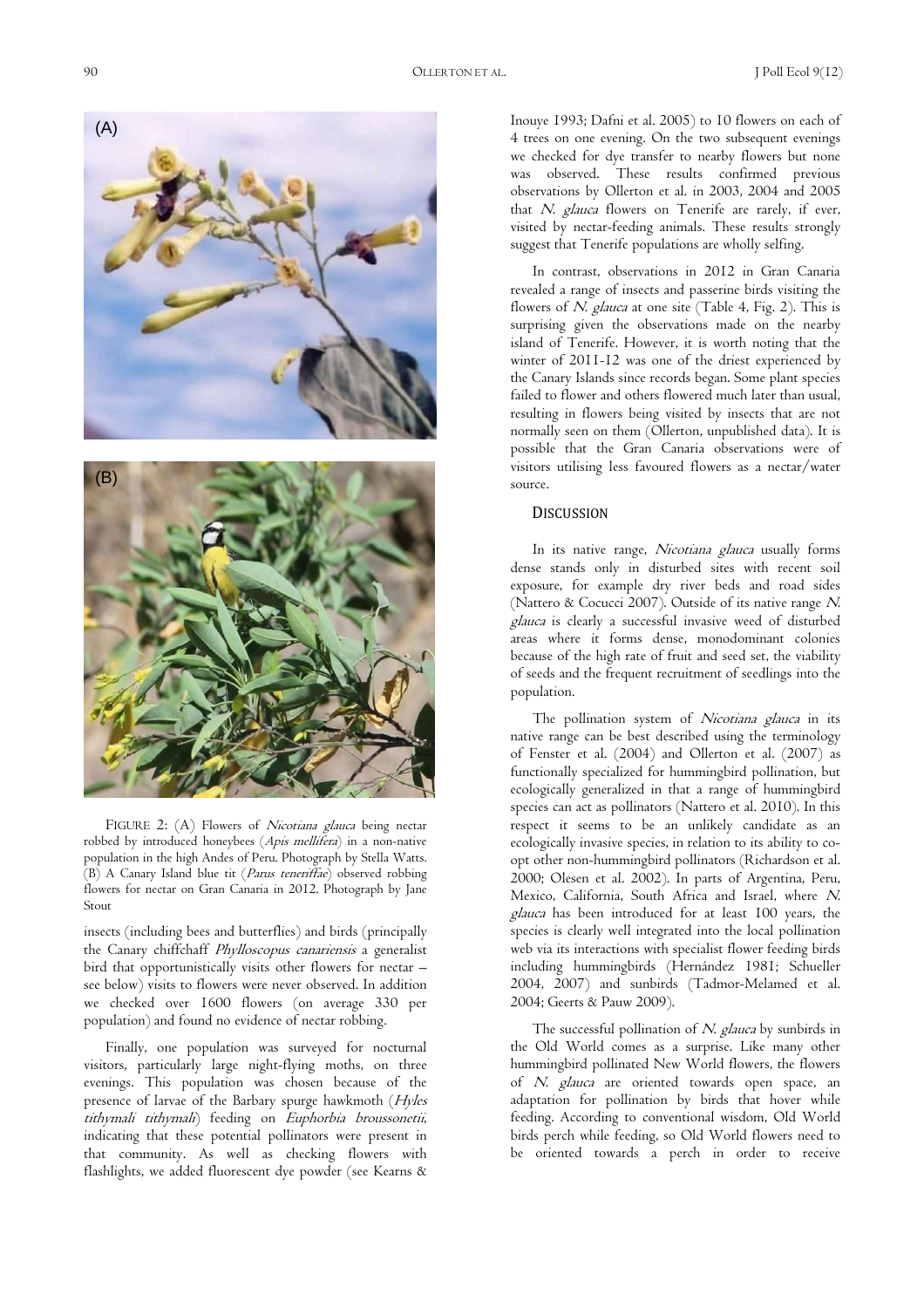TABLE 4: Flower visitors to Nicotiana glauca within its native range and in areas where it is introduced. "Legitimate flower visitors" are those which enter from the front of the flower and are the most likely pollinators; flower robbing visitors pierce holes at the base of the corolla to access the nectar, or make secondary use of previously excavated holes.

| Range and locality                                                                                            | Legitimate flower visitors                                                                   | Flower robbing visitors                                                                                                                                                                                                    |
|---------------------------------------------------------------------------------------------------------------|----------------------------------------------------------------------------------------------|----------------------------------------------------------------------------------------------------------------------------------------------------------------------------------------------------------------------------|
| Native - within the range of specialist flower<br><i>visiting birds</i>                                       |                                                                                              |                                                                                                                                                                                                                            |
| Argentina and Bolivia<br>(6 sites - Nattero & Cocucci 2007,<br>Nattero et al. 2010)                           | Hummingbirds (4 spp.)                                                                        | Xylocopa ordinaria<br>Chlorostilbon aureoventris                                                                                                                                                                           |
| Introduced – within the range of specialist<br><i>flower visiting birds</i>                                   |                                                                                              |                                                                                                                                                                                                                            |
| Peru<br>(3 sites within the Sacred Valley during<br>February, June and August 2002 - SW,<br>unpublished data) | Hummingbirds (5 spp.)                                                                        | <i>Bombus</i> sp., <i>Xylocopa</i> sp. and other native<br>bees, Apis mellifera, Syrphidae, Diglossopis<br>cyanea                                                                                                          |
| <b>USA</b>                                                                                                    | Hummingbirds (3 spp.)                                                                        | House finches and white-crowned sparrows                                                                                                                                                                                   |
| California                                                                                                    | Bees and Diptera (very                                                                       | observed pecking at flowers and usually                                                                                                                                                                                    |
| $(4 \text{ sites} - \text{Schueller } 2004)$<br>California, Sonara and Sinaloa (Stiles<br>1973, 1976)         | infrequently)<br>Hummingbirds                                                                | destroying them or ripping corolla; also<br>occasional holes at base of corolla made by<br>unknown bee and frequently find ants in<br>flowers that consume a lot of the nectar, but<br>do not act as pollinators.          |
| Israel                                                                                                        | Palestine Sunbirds (60% of 274                                                               | Palestine Sunbirds (40% of 274 visits were                                                                                                                                                                                 |
| (Tadmor-Melamed 2004, Tadmor-                                                                                 | visits were legitimate                                                                       | nectar robbery)                                                                                                                                                                                                            |
| Melamed et al. 2004, Cohen 2007)                                                                              | Hummingbird hawkmoth<br>(Macroglossum stellatarum)                                           | Xylocopa pubescens<br><i>Apis mellifera</i> (secondary nectar robber)<br>Seven ant species (Formicidae)                                                                                                                    |
| South Africa                                                                                                  | Malachite sunbirds (Nectarinia                                                               | C. chalybea and C. fuscus                                                                                                                                                                                                  |
| (Skead 1967, Knuth 1898-1905;                                                                                 | famosa)                                                                                      | Weavers (Ploceus capensis and P. velatus)                                                                                                                                                                                  |
| Marloth 1901; Geerts & Pauw 2009;<br>SG, unpublished data)                                                    | Dusky sunbirds (Cinnyris fuscus)<br>Southern double-collared sunbirds<br>(Cinnyris chalybea) | destroy flowers to access nectar                                                                                                                                                                                           |
| Australia<br>(Hobbs 1961)                                                                                     |                                                                                              | White-fronted honeyeater (Phylidonyris<br>albifrons)*                                                                                                                                                                      |
| México<br>(I site Hernández 1981)                                                                             | Hummingbirds (4 spp.)                                                                        | Diglossa baritula and Xylocopa sp.                                                                                                                                                                                         |
| Argentina<br>(3 sites - Nattero & Cocucci 2007)                                                               | Hummingbirds (3 spp.)                                                                        | Xylocopa ordinaria                                                                                                                                                                                                         |
| Introduced - outside of the range of<br>specialist flower visiting birds                                      |                                                                                              |                                                                                                                                                                                                                            |
| Tenerife<br>(5 sites in the arid south west - Ollerton<br>et al. unpublished data)                            | None observed                                                                                | None observed > 1000 flowers checked                                                                                                                                                                                       |
| Gran Canaria                                                                                                  | Solitary bees (2 spp?)                                                                       | Common whitethroat (Sylvia communis)                                                                                                                                                                                       |
| (one site in the Arguineguin Valley –<br>Stout unpublished data)                                              | Neuroptera                                                                                   | Canary Islands blue tit (Parus teneriffae)<br>Both bird species were observed removing<br>flowers from plants, then pecking a hole in<br>the base of the corolla to drink nectar before<br>dropping flowers to the ground. |
| Crete, Agios Nikolaos<br>(Ollerton unpublished data)                                                          | None observed                                                                                | None observed on c. 200 flowers                                                                                                                                                                                            |
| Greece<br>(Schueller unpublished data)                                                                        | None observed                                                                                | None observed                                                                                                                                                                                                              |

\*Hobbs (1961) does not indicate if visits were legitimate. The short, broad bill of this species suggests that it acts as a robber (B. Lamont pers. com.).

pollination (Westerkamp 1990). Unexpectedly, Old World sunbirds were found to adapt their behaviour and hover for extended periods of time while feeding from the hummingbird adapted flowers of N. glauca (Geerts & Pauw 2009) though it is possible that feeding whilst hovering is

under documented (see Janecek et al. 2011). It remains to be determined whether Australian honeyeaters are also able to adopt this novel behaviour and act as pollinators of N. glauca.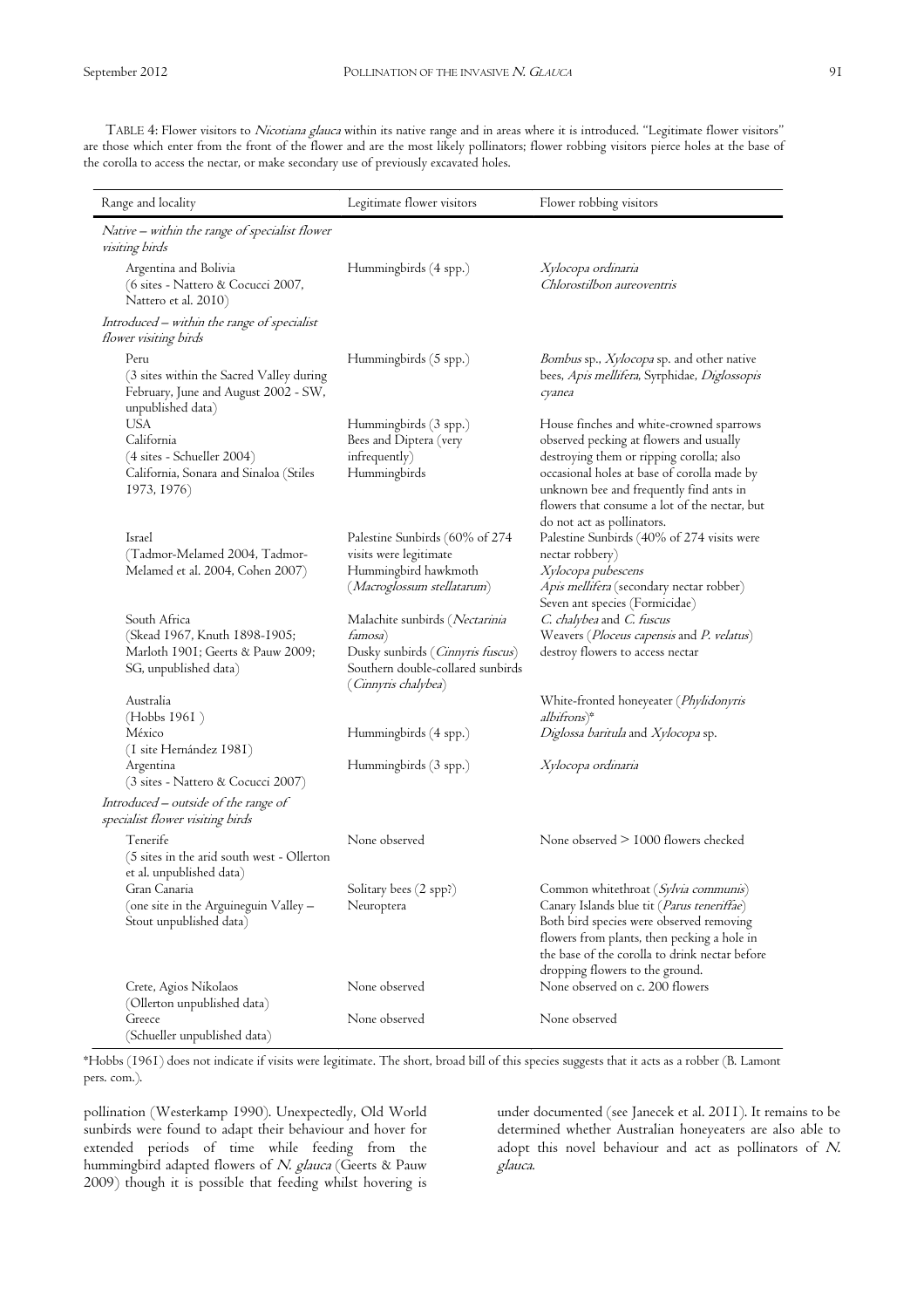In the northern Mediterranean and the Canary Islands, in contrast, N. glauca has not become integrated into the local flower visitation web, either via pollinators or nectar robbers. There are a restricted number of native Canarian and European taxa which could potentially pollinate N. glauca, for example long tongued bees such as Xylocopa and Bombus (which could also act as nectar robbers), and the larger Lepidoptera, including various hawkmoths (Sphingidae). Non-flower specialist passerine birds, particularly chiffchaffs (Phylloscopus canariensis and P. collybita), are known to pollinate a number of native Canarian plants (Vogel et al. 1984; Valido et al. 2004, Ollerton et al. 2008), at least one continental European species (Ortega-Olivencia et al. 2005) and are opportunistic feeders at the flowers of other non-native plants (Clement 1995; Ollerton pers. obs.). Their beak and tongue lengths are too short for them to legitimately access the nectar of N. glauca; however they are known to nectar rob other plants in the Canary Islands, for example Aloe spp. (Bramwell 1982). Extensive observation of populations of N. glauca on Tenerife and in Greece revealed no instances of nectar robbery, however. This is despite the presence of chiffchaffs in all populations on Tenerife, some of which were observed to perch in the larger N. glauca trees.

The nectar available in flowers of N. glauca is a significant energy and water resource for animals in semiarid habitats. Multiplying the nectar values obtained in Tenerife (see above) by the mean number of open flowers per inflorescence and the mean number of inflorescences per stem, suggests that on Tenerife, each stem on average maintains a standing crop of  $374.8 \pm 820.7 \mu$ l of relatively sugar-rich nectar. Using the data for flowering stem densities (above), the nectar resources available to animals that can exploit these flowers would be of the order of 277.6µl m-2 in low density areas to 832.9µl m-2 in high density areas. We do not know the rate of replenishment of nectar in these flowers in Tenerife (though for an Argentinean population it was  $0.2 \pm 0.2$  ml/h - Galetto & Bernardello 1993a); nonetheless this standing crop represents a large potential resource of energy and water to any flower visiting animals within the semi-arid zone of Tenerife. It far exceeds the standing crops of most native species, with the exception of some of the specialised passerine-pollinated endemics (Ollerton et al. 2008) which are mainly restricted to the wetter laurel forest communities of the island. Why this resource is not utilised, resulting in the subsequent integration of the species into the local flower visitation web, is unclear. It is possible that the alkaloid content of the nectar of N. glauca deters animals that might otherwise exploit the nectar (Tadmor-Melamed et al. 2004) which would suggest that pollinators and nectar robbers within the native range of the plant, as well as in California, Israel and South Africa, have digestive strategies adapted to cope with these compounds. The relatively high fraction of sucrose, which can only be digested by specialized nectarivores, i.e. hummingbirds and sunbirds, might additionally deter generalist passerines such as chiffchaffs. These areas deserve further research.

Despite the absence of pollinators in some parts of its modern range, N. glauca is a plant which is reproductively

successful to the point of being a problematical invasive. High fruit and seed set, and relatively small S-A distances, suggest that these populations are largely selfing; apomixis is unlikely as emasculated and bagged flowers of plants in California never resulted in fruit or seed set (Schueller 2002). The difference in average S-A distances in native versus non-native habitats implies that populations in the native range are less frequently selfing. In native populations in Bolivia, where S-A distance is greatest, and presumably with a long history of interaction with the giant hummingbird (Patagona gigas), fruit set is relatively low (Nattero et al. 2010; Loayza et al. 1999). The populations with a small S-A distance therefore have pre-adapted the species to be a successful invader and fits with the ecology of the plant as a weedy colonising small tree of disturbed soil in South America. Nevertheless, despite small S-A distances and high levels of selfing, plants in South Africa that receive visits from sunbirds set significantly more fruit and seeds than pollinator-excluded controls (Geerts and Pauw 2009). The trend of decreasing S-A distances from native populations, to invasive populations that are within the range of specialised flower visiting birds, to those where no birds are present (Fig. 3) is precisely what we would expect if initial founder events by largely self pollinating, isolated individuals are important prior to the establishment of larger populations that then subsequently attract significant numbers of native bird pollinators (if available) or remain as selfing populations if no suitable pollinators exist in the locality.



FIGURE 3: Mean (± 95% confidence interval) stigma-anther distance for native populations of Nicotiana glauca ("Native" – n = 7 populations) compared to non-native populations within ("Alien-with birds"  $- n = 11$  populations) and outside ("Alienwithout birds"  $- n = 6$  populations) of the range of specialised flower visiting birds (hummingbirds and sunbirds). One-way ANOVA:  $F_{2,20} = 4.4$ ,  $P = 0.027$ . Only the contrasts between Native vs. Alien-with birds (LSD post-hoc test:  $P = 0.03$ ) and Native vs. Alien-without birds (LSD post-hoc test:  $P = 0.01$ ) are significantly different, but there is an apparent trend and the latter has only a small sample size.

Invasive plants with a high rate of nectar production almost invariably have a high rate of pollinator visits to flowers, for example Buddleja davidii and Impatiens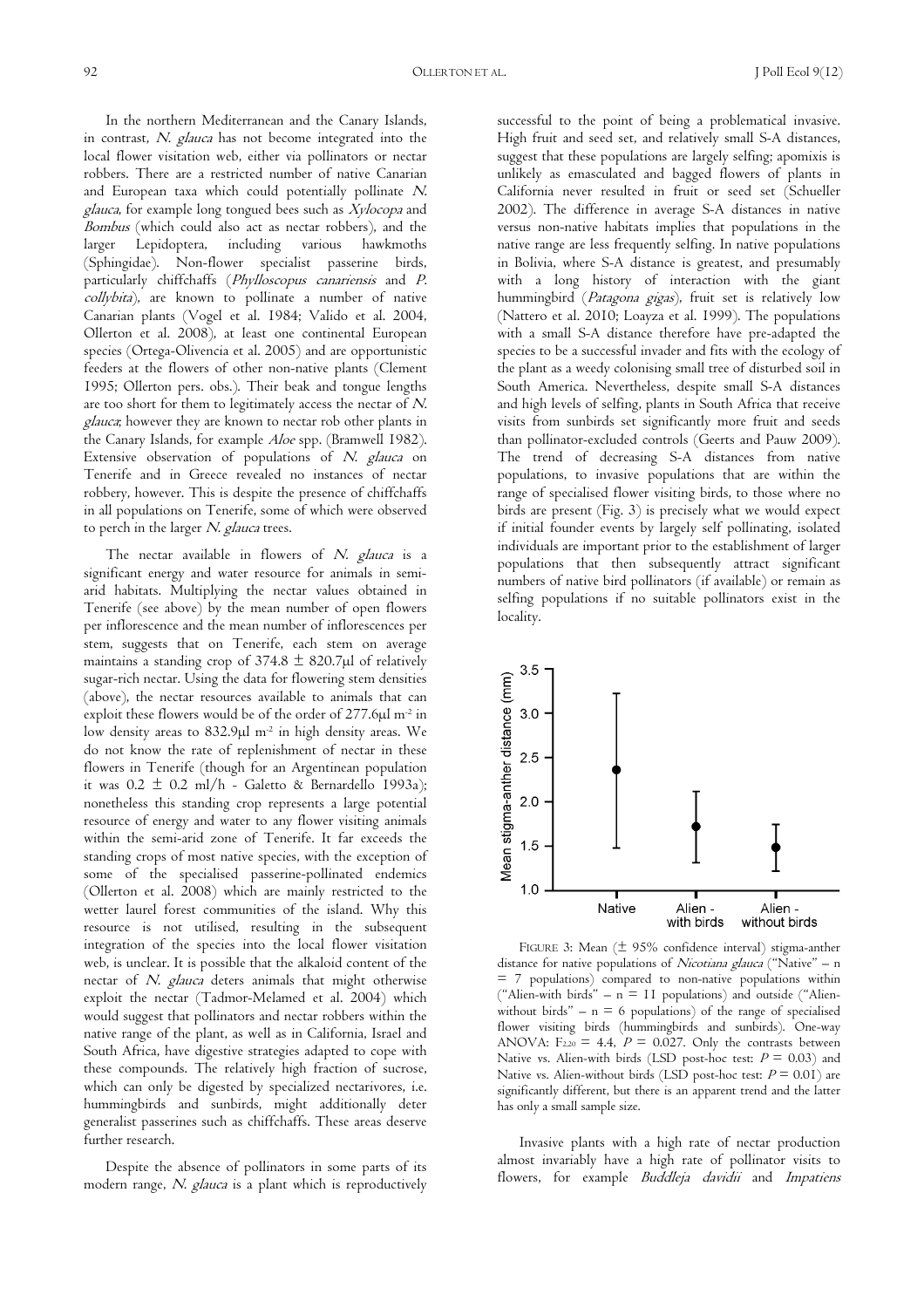glandulifera in Europe and Lantana camara and Melaleuca quinquenervia in subtropical North America (Chittka & Schürkens 2001; Koptur 2006). The assumption is that many of these species are likely to be ecological and/or functional generalists in their native habitats (reviewed by Corbet 2006 and Traveset & Richardson 2006; see also Harmon-Threatt 2009; Rodger et al. 2010). For instance, in Europe Impatiens glandulifera is a functional specialist but an ecological generalist (it is pollinated by a range of bumblebees Bombus spp. – Chittka & Schürkens 2001; Lopezaraiza-Mikel et al. 2007; Nienhuis et al. 2009; Nienhuis & Stout 2009). In its native Himalayan habitats it is also Bombus pollinated (Saini & Ghattor 2007) which suggests that this plant was pre-adapted to be a successful invader in terms of its ability to integrate into existing pollination webs containing Bombus spp. or functionally equivalent medium to large sized bees.

Invasive species may therefore re-establish their pollination niche only if they can appropriately interact with suitable local pollinators. Intuitively we might consider this to be less likely if the species is an ecological, functional or phenotypic specialist, but the data here are contradictory: functionally and phenotypically specialised ("euphilous") introduced plants were shown by Corbet (2006) to be the most successful group of plants (as measured by range increase) within the British and Irish flora. This may be due to the tendency of gardeners to introduce plants with large, showy flowers. Nicotiana glauca was introduced to Tenerife as a garden ornamental in the early 19<sup>th</sup> Century (Kunkel 1976) and so there would have been ample time for the species to establish relationships with pollinators or nectar robbers if suitable species were available. However in that time N. glauca has largely forsaken outcrossing for a successful selfing reproductive strategy. Island ecosystems are especially vulnerable to plant invasions (Simberloff 1995; Olesen et al. 2002) and N. glauca is only one of a large number of introduced plant species which may be negatively impacting on the flora and fauna of the Canary Islands and two of the California Channel Islands studied by Schueller (2002). N. glauca has some degree of frost tolerance and, whilst adult plants may be killed by very low temperatures, seeds survive to germinate the next year (Ollerton, pers. obs.). Therefore the increasingly arid environments predicted for some regions by future climate change may result in the species spreading even further north in Europe and North America.

In order to test our hypothesis that shorter S-A distances have evolved in invasive populations of N. glauca that lack pollinators, further research is required. In particular we would like to know why it is that seeds produced from self pollination show such high viability with no apparent cost from inbreeding depression. In addition, we would like to understand the role of other mechanisms that could prevent or facilitate selfing (such as reduced incompatibility of selfpollen, and synchronization of pollen viability and stigma receptivity) in native and invasive populations with and without pollinators. Finally we require data on the extent to which native populations of Nicotiana glauca are pollen limited, the degree of self compatibility amongst individuals and the natural rate of self pollination.

In conclusion, we can state that Nicotiana glauca is a successful invasive species outside of its native range, despite its functionally specialised pollination system. In areas where suitable bird pollinators are available, for example hummingbirds in California and sunbirds in South Africa and Israel, N. glauca becomes integrated into the local pollination web and sets seed by both out-crossing and selfing. In regions where there are no specialised flower visiting birds, such as the Canary Islands and Greece, abundant seed set is maintained by selfing, and the considerable nectar resources are hardly utilised by native flower visitors, either legitimately or by nectar robbing. In the case of N. glauca, invasion success is therefore not predictable from its interactions with pollinators in its native range.

### ACKOWLEDGEMENTS

The authors thank the various funding agencies who have supported different aspects of this work, as well as two anonymous referees whose comments greatly improved this paper. JO would especially like to acknowledge the assistance of students on the University of Northampton Tenerife Field Course who helped with data collection over the years and Rob Raguso for discussion. JCS thanks Anne Doyle, Kathleen Fitzgibbon, Clare Guy and Brian Kennedy from Trinity College Dublin for help with the Gran Canaria data collection.

#### **REFERENCES**

- Aigner PA (2004) Ecological and genetic effects on demographic processes: pollination, clonality and seed production in Dithyrea maritima. Biological Conservation 116: 27-34.
- Aizen MA, Morales CL, Morales JM (2008) Invasive mutualists erode native pollination webs. PLOS Biology 6: 396-403.
- Alarcón R, Waser NM, Ollerton J (2008) Year-to-year variation in the topology of a plant-pollinator interaction network. Oikos 117: 1796-1807.
- Armbruster, WS (1988) Multilevel comparative analysis of the morphology, function, and evolution of Dalechampia blossoms. Ecology 69:1746–1761.
- Baker, HG (1974) The evolution of weeds. Annual Review of Ecology and Systematics 5: 1-24.
- Bartomeus I, Vila M, Santamaria L (2008) Contrasting effects of invasive plants in plant-pollinator networks. Oecologia 155: 761- 770.
- Bjerknes A-L, Totland Ø, Hegland SJ, Nielsen A (2007) Do alien plant invasions really affect pollination success in native plant species? Biological Conservation 138: 1-12.
- Bogdanović S, Mitić B, Rušćić M, Dolina K (2006) Nicotiana glauca Graham (Solanaceae), a new invasive plant in Croatia. Acta Botanica Croatica 65:203-209.
- Bornmuller J (1898) Ein Beitrag zur Kenntnis der Flora von Syrien und Palastina. Verhandlungen der Zoologisch-Botanischen Gesellschaft in Wien 48: 544–653.
- Bramwell D (1982) Conserving biodiversity in the Canary Islands. Annals of the Missouri Botanical Gardens 77: 28-37.
- Cariveau DP, Norton AP (2009) Spatially contingent interactions between an exotic and native plant mediated through flower visitors. Oikos 118:107-114.
- Chittka L, Schürkens S (2001) Successful invasion of a floral market. Nature 411:653-653.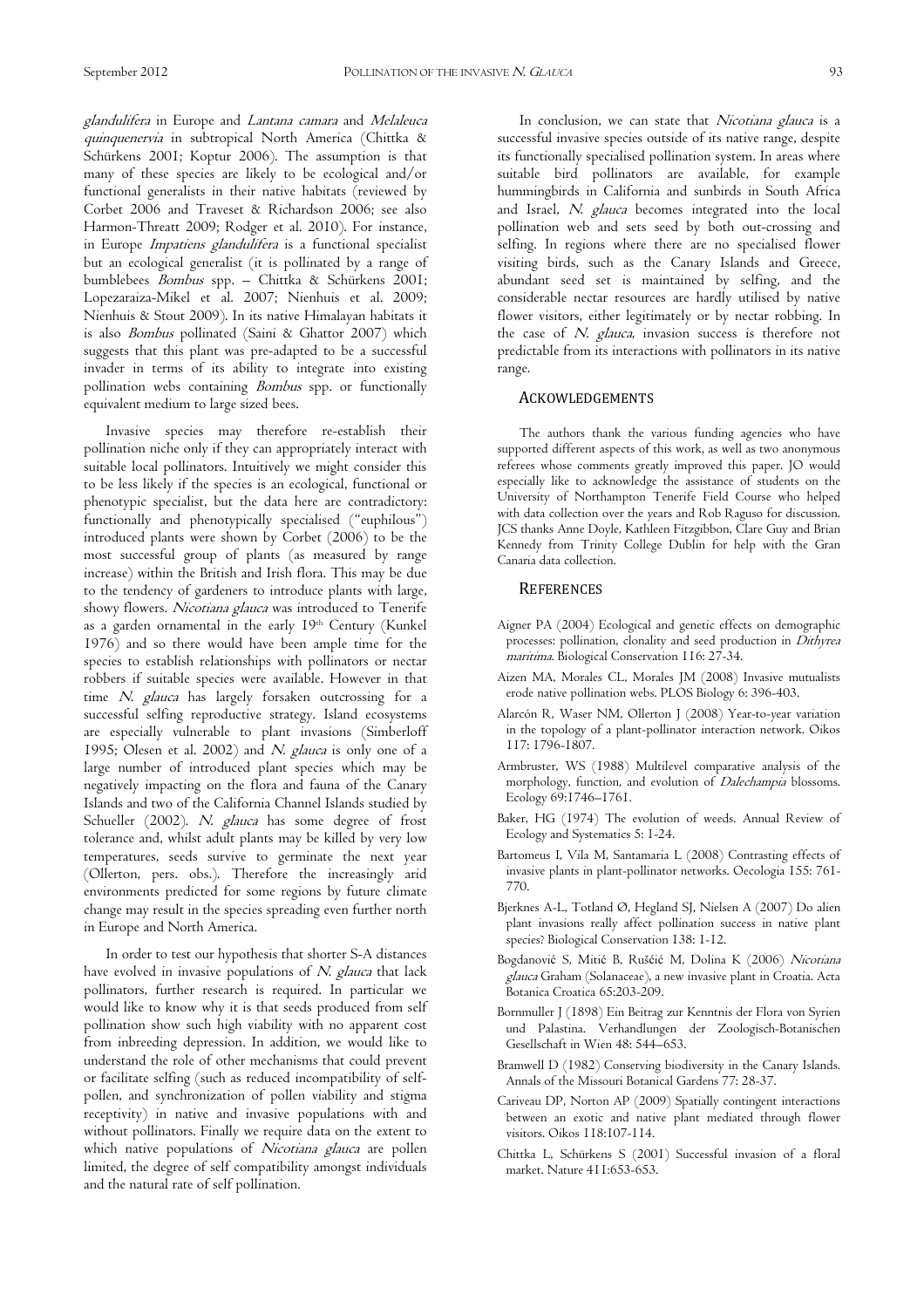Clement P (1995) The chiffchaff. Hamlyn, London.

- Corbet SA (2006) A typology of pollination systems: implications for crop management and the conservation of wild plants. In: Waser NM, Ollerton J (eds.) Plant-pollinator interactions: from specialization to generalization, University of Chicago Press, Chicago.
- Cohen N (2007) The effects of alkaloids in the floral nectar on the relationships between Nicotiana glauca and ants. M.Sc. Thesis. University of Haifa, Israel.
- Dafni A, Kevan PG, Husband BC (2005) Practical pollination biology. Enviroquest, Cambridge, Ontario.
- Dietzsch AC, Stanley DA, Stout JC (2011) Relative abundance of an invasive alien plant affects native pollination processes. Oecologia 167:469-479.
- Fenster CB, Armbruster WS, Wilson P, Dudash MR, Thomson JT (2004) Pollination syndromes and floral specialization. Annual Review of Ecology, Evolution and Systematics 35:375- 403.
- Fishbein M, Venable DL (1996) Diversity and temporal change in the effective pollinators of Asclepias tuberosa. Ecology 77: 1061- 1073.
- Florentine SK, Westbrooke ME (2005) Invasion of the noxious weed Nicotiana glauca R. Graham after an episodic flooding event in the arid zone of Australia. Journal of Arid Environments 60: 531-545.
- Florentine SK, Westbrooke ME, Gosney K, Ambrose G, O'Keefe M (2006) The arid land invasive weed Nicotiana glauca R. Graham (Solanaceae): Population and soil seed bank dynamics, seed germination patterns and seedling response to flood and drought. Journal of Arid Environments 66: 218-230.
- Forster PI (1994) Diurnal insects associated with the flowers of Gomphocarpus physocarpus E Mey (Asclepiadaceae), an introduced weed in Australia. Biotropica 26: 214-217.
- Galetto L, Bernardello L (1993a) Nectar sugar composition in angiosperms from Chaco and Patagonia (Argentina): an animal visitor's matter? Plant Systematics and Evolution 238: 69–86.
- Galetto L, Bernardello L (1993b) Nectar secretion pattern and removal effects in 3 species of Solanaceae Canadian Journal of Botany 71: 1394-1398.
- Geerts S, Pauw A (2009) African sunbirds hover to pollinate an invasive, hummingbird-pollinated plant. Oikos 118: 573-579.
- Harmon-Threatt AN, Burns JH, Shemyakina LA, Knight TM (2009) Breeding system and pollination ecology of introduced plants compared to their native relatives. American Journal of Botany 96: 1544–1550.
- Henderson L (1991) Invasive alien woody plants of the Northern Cape. Bothalia 21: 177-189.
- Hernández HM (1981) Sobre la biología reproductiva de Nicotiana glauca Graham: una maleza de distribución cosmopolita. Boletin de la Sociedad de Botánica de México 41: 47-73.
- Herrera CM (1988) Variation in mutualisms the spatio-temporal mosaic of a pollinator assemblage. Biological Journal of the Linnean Society 35:95-125.
- Hobbs JN (1961) The birds of Southwest New South Wales. Emu 61: 21-55.
- Janecek S, Patacova E, Bartos M, Padysakova E, Spitzer L, Tropek R (2011) Hovering sunbirds in the Old World: occasional behaviour or evolutionary trend? Oikos 120: 178-183.
- Kearns CA, Inouye DW (1993) Techniques for pollination biologists. University Press of Colorado, Niwot.
- Knuth P (1898-1905) Handbuch der Blütenbiologie. Engelmann, Leipzig.
- Koptur SA (2006) The conservation of specialized and generalized pollination systems in subtropical ecosystems: a case study. In: Waser NM, Ollerton J (eds.) Plant-pollinator interactions: from specialization to generalization, University of Chicago Press, Chicago.
- Kunkel G (1976) Notes on the introduced elements in the Canary Islands' flora. In: Kunkel G (ed) Biogeography and ecology in the Canary Islands. Dr W. Junk, The Hague, pp249-266.
- Lamborn E, Ollerton J (2000) Experimental assessment of the functional morphology of inflorescences of *Daucus carota* (Apiaceae): testing the "fly catcher effect". Functional Ecology 14:445-454.
- Loayza A, Rios R, Castillo C (1999) Actividad alimenticia de Patagona gigas en arbustos de Nicotiana glauca (Solanaceae). Ecología en Bolivia 33:75-79.
- Lopezaraiza-Mikel ME, Hayes RB, Whalley MR, Memmott J (2007) The impact of an alien plant on a native plant-pollinator network: an experimental approach. Ecology Letters 10: 539- 550.
- Marloth R (1901) Die Ornithophilie der Flora Süd-Afrikas. Berichte der Deutschen Botanischen Gesellschaft 19: 176-179.
- Memmott J, Waser NM (2002) Integration of alien plants into a native flower-pollinator visitation web. Proceedings of the Royal Society of London B 269: 2395-2399.
- Moraes AD, de Melo E, Agra MD, Franca F (2009) The Solanaceae family from the inselbergs of semi-arid Bahia, Brazil. Iheringia Serie Botanica 64: 109-122.
- Moragues E, Traveset A (2005) Effect of Carpobrotus spp. on the pollination success of native plant species of the Balearic Islands. Biological Conservation 122: 611-619.
- Morales CL, Traveset A (2009) A meta-analysis of impacts of alien vs. native plants on pollinator visitation and reproductive success of co-flowering native plants. Ecology Letters 12: 716- 728.
- Nattero J, Cocucci AA (2007) Geographic variation in floral traits of the tree tobacco in relation to its hummingbird pollinator fauna. Biological Journal Linnean Society 90: 657-667.
- Nattero J, Sérsic AN, Cocucci AA (2010) Patterns of contemporary phenotypic selection and flower integration in the hummingbird-pollinated Nicotiana glauca between populations with different flower-pollinator combinations. Oikos: 119: 852- 863.
- Nienhuis CM, Dietzsch AC, Stout JC (2009) The impacts of an invasive alien plant and its removal on native bees. Apidologie 40: 450-463.
- Nienhuis CM, Stout JC (2009) Effectiveness of native bumblebees as pollinators of the alien invasive plant Impatiens glandulifera (Balsaminaceae) in Ireland. Journal of Pollination Ecology 1: 1- 11.
- Olesen JM, Eskildsen LI, Venkatasamy S (2002) Invasion of pollination networks on oceanic islands: importance of invader complexes and endemic super generalists. Diversity and Distributions 8: 181-192.
- Ollerton J, Killick A, Lamborn E, Watts S, Whiston M (2007) Multiple meanings and modes: on the many ways to be a generalist flower. Taxon 56: 717-728.
- Ollerton J, Cranmer L, Stelzer R, Sullivan S, Chittka L (2008) Bird pollination of Canary Island endemic plants. Naturwissenschaften 96: 221-232.